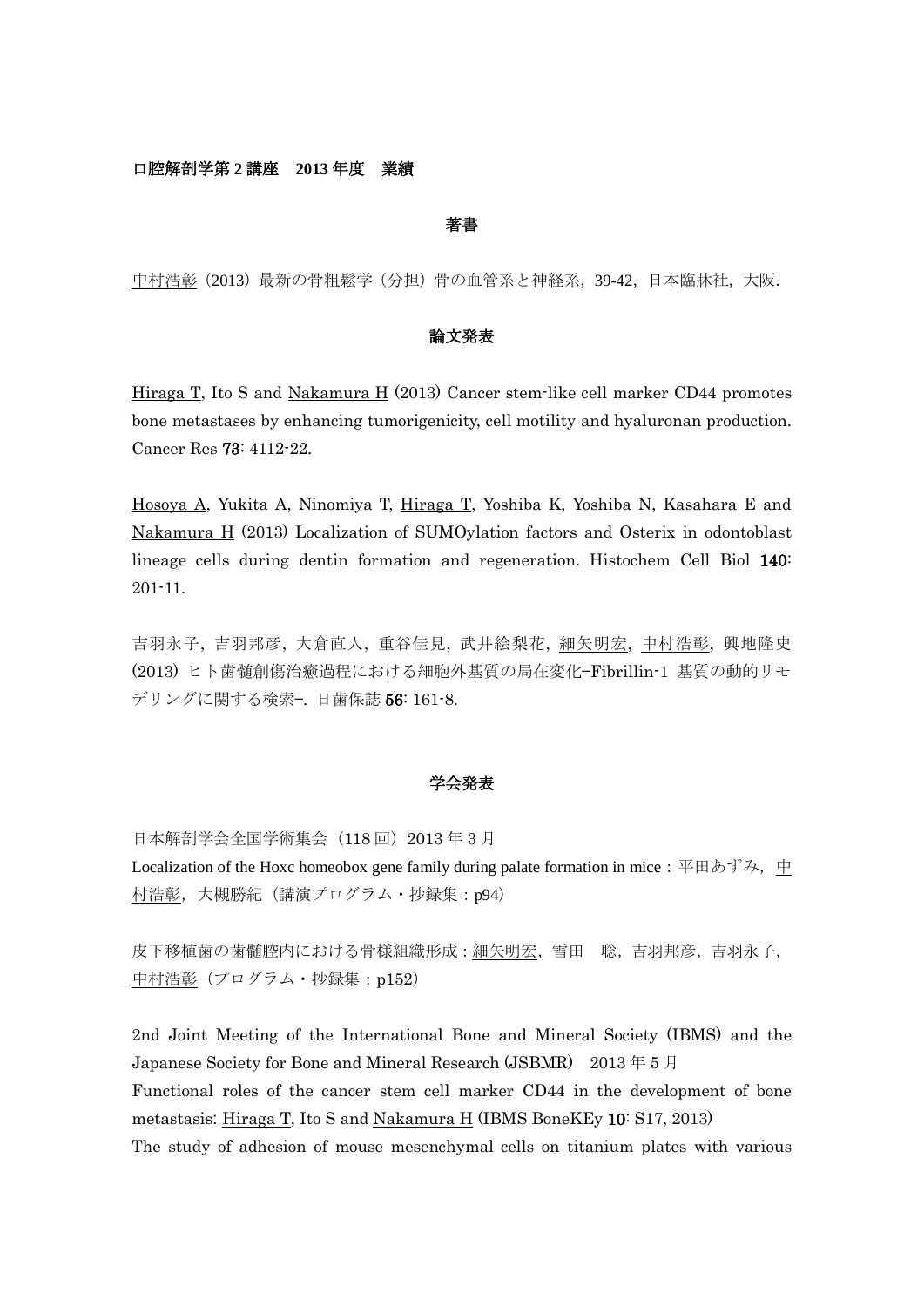surface modifications : Nakatsuka M, Kumabe S, Hosoya A, Hashimoto Y, Inui-Yamamoto C, An C, Ueda K, Morishita A and Iwai Y(IBMS BoneKEy 10:S45, 2013) Bovine Lactoferrin inhibits differentiation of osteoclasts and prevents bone loss in ovariectomized rats:Ninomiya T, Hosoya A, Hiraga T, Koide M and Nakamura H(IBMS BoneKEy 10:S47, 2013)

Formation of bone-like tissues by dental pulp cells after tooth transplantation: Hosoya A, Yukita A and Nakamura H(IBMS BoneKEy 10: S53, 2013)

日本歯科保存学会・春季学会 (138回) 2013年6月

ラット臼歯皮下移植後の歯髄腔内に出現する骨芽細胞様細胞:細矢明宏,雪田 聡,吉羽 邦彦,吉羽永子,笠原悦男,中村浩彰(プログラム抄録集: p201)

歯科基礎医学会学術大会(55 回)2013 年 9 月

SUMO 化修飾による BMP 応答能の制御:雪田 聡,細矢明宏,片桐岳信,中村浩彰(プ ログラム・抄録集:p54, 2013)

皮下移植歯の歯髄腔内に形成される骨様組織の由来:細矢明宏,雪田 聡,吉羽邦彦,吉 羽永子, 笠原悦男, 中村浩彰(プログラム・抄録集: p191, 2013)

ヒト歯髄組織から outgrowth する細胞による組織構築に関する研究:吉羽永子,吉羽邦彦, 大倉直人, 細矢明宏, 中村浩彰, 興地隆史 (プログラム・抄録集: p193, 2013) 乳癌骨転移巣における骨細胞産生因子の組織化学的解析:山田珠希,坪井香奈子,平賀 徹, 山本知真也,田中祐介,長谷川智香,織田公光,網塚憲生(プログラム・抄録集:p125, 2013)

癌と骨病変研究会 (16回) 2013年11月 癌幹細胞マーカーCD44 の骨転移に対する促進的関与:平賀 徹

### 特別講演

北海道大学大学院歯学研究科大学院特別セミナー 2013 年 8 月 癌骨転移のメカニズム:平賀 徹

日本臨床腫瘍学会学術集会(第 11 回)(骨転移に対する治療 ガイドライン作成 公開シ ンポジウム)2013 年 8 月 骨転移の基礎:平賀 徹

## 日本学術振興会科学研究費補助金による研究